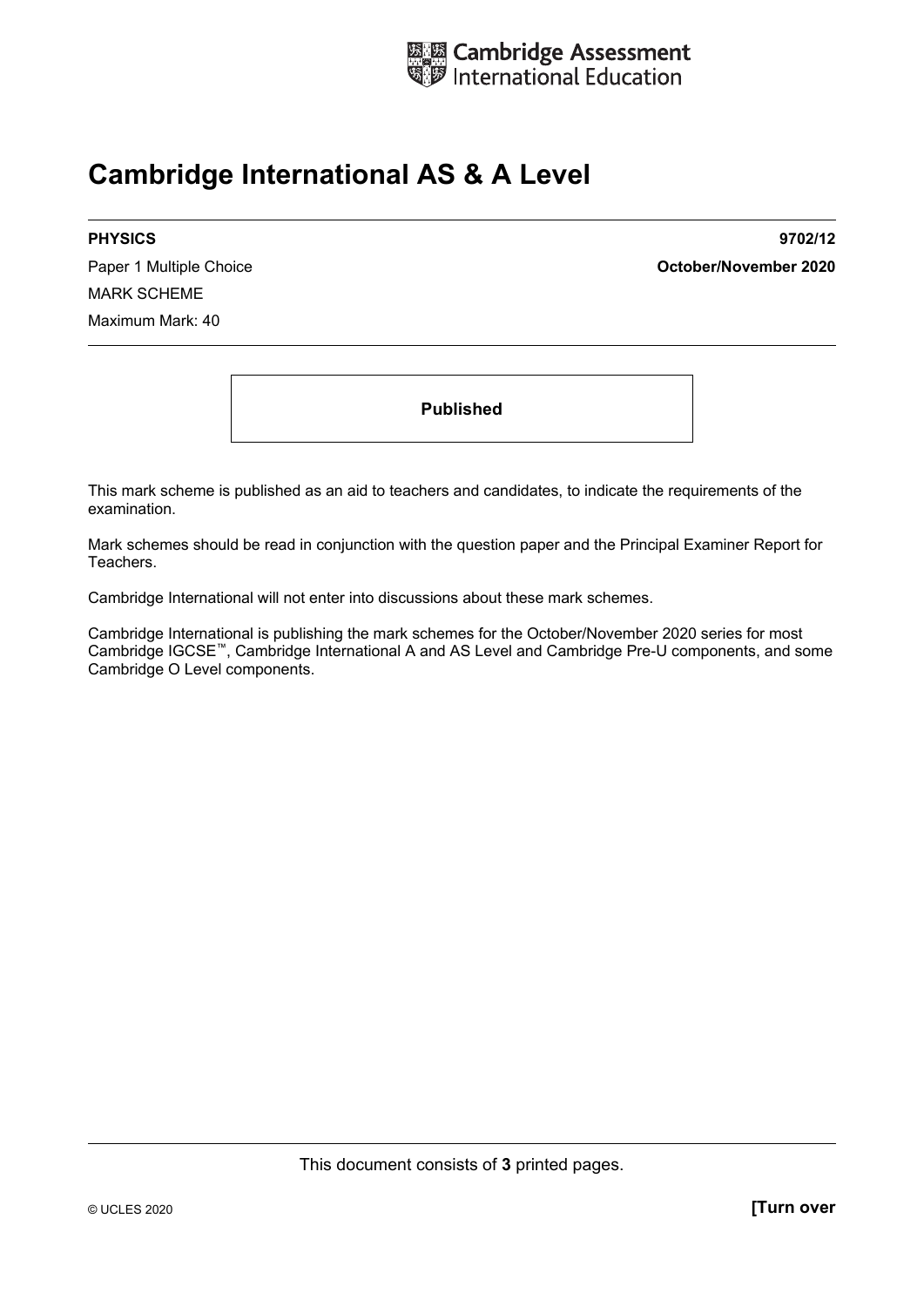| Question         | <b>Answer</b>             | <b>Marks</b> |
|------------------|---------------------------|--------------|
| $\mathbf{1}$     | $\sf B$                   | $\mathbf 1$  |
| $\overline{2}$   | $\mathsf C$               | $\mathbf 1$  |
| $\mathsf 3$      | A                         | $\mathbf 1$  |
| $\overline{4}$   | $\mathsf D$               | $\mathbf 1$  |
| $\sqrt{5}$       | $\sf B$                   | $\mathbf 1$  |
| $\,6\,$          | A                         | $\mathbf 1$  |
| $\overline{7}$   | $\boldsymbol{\mathsf{A}}$ | $\mathbf 1$  |
| $\bf 8$          | $\mathsf D$               | $\mathbf 1$  |
| $\boldsymbol{9}$ | $\sf B$                   | $\mathbf 1$  |
| $10\,$           | $\mathsf C$               | $\mathbf 1$  |
| $11$             | $\mathsf C$               | $\mathbf 1$  |
| 12               | A                         | $\mathbf 1$  |
| 13               | A                         | $\mathbf 1$  |
| 14               | $\mathsf C$               | $\mathbf 1$  |
| 15               | $\sf B$                   | $\mathbf 1$  |
| 16               | A                         | $\mathbf 1$  |
| 17               | $\mathsf D$               | $\mathbf 1$  |
| 18               | C                         | 1            |
| 19               | A                         | $\mathbf 1$  |
| $20\,$           | $\mathsf C$               | $\mathbf 1$  |
| 21               | ${\bf C}$                 | $\mathbf 1$  |
| $22\,$           | $\mathsf D$               | $\mathbf 1$  |
| $23\,$           | D                         | $\mathbf 1$  |
| 24               | $\sf B$                   | $\mathbf 1$  |
| 25               | $\mathsf C$               | $\mathbf 1$  |
| 26               | A                         | $\mathbf 1$  |
| 27               | A                         | $\mathbf 1$  |